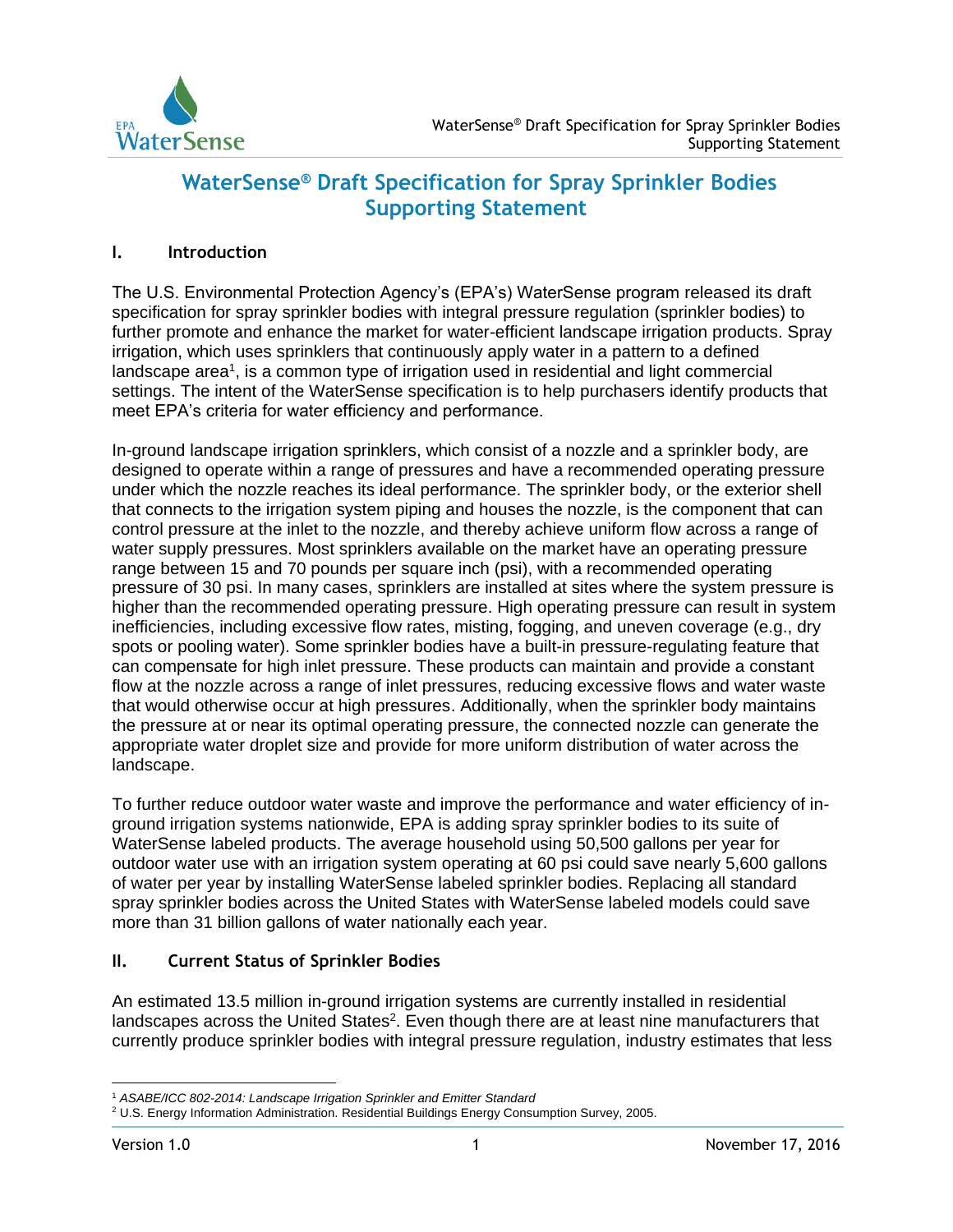

than 10 percent of irrigation systems installed in the United States include these products<sup>3</sup>, leaving a large portion of the market available for transformation.

The American Society for Agricultural and Biological Engineers (ASABE) and the International Code Council (ICC) recently published the standard *ASABE/ICC 802-2014: Landscape Irrigation Sprinkler and Emitter Standard.* This standard provides design and performance requirements for landscape irrigation sprinklers, including a requirement for integral pressure regulation in sprinkler bodies. However, the standard is new to the industry and, to date, EPA is not aware of any sprinkler bodies that have been certified to meet the standard.

As mentioned above, most landscape irrigation sprinklers are optimized to operate at 30 to 45 psi. When installed in the field, sprinklers can be subject to much higher water supply pressures, which can affect system efficiency and performance. In developing this specification, WaterSense gathered available data from several water utilities and conservation organizations to understand the prevalence of high water pressure within irrigation systems. This information informed WaterSense's estimation of the water savings potential associated with labeling spray sprinkler bodies that have integral pressure regulation.

Specifically, WaterSense obtained irrigation system pressure data from two organizations<sup>4</sup>. The first dataset was provided by Utah State University Extension. This organization has been conducting a landscape irrigation system evaluation program since 1999. In this program, researchers visit homes and commercial, industrial, and institutional sites to evaluate outdoor irrigation systems. The second dataset was provided by the Center for Resource Conservation in Boulder, Colorado, which offers free onsite sprinkler consultations for residential properties. Trained irrigation auditors visit each property to conduct irrigation system inspections.

WaterSense combined these two datasets to analyze the percentage of systems with high pressure relative to the typical recommended operating pressure of a sprinkler body, which is around 30 psi for most products. Figure 1 shows the distribution of pressure measurements across the two datasets (the total number of records is more than 8,900). Approximately 63 percent of the systems operate at pressures above 30 psi. Approximately 50 percent of the systems operate at 40 psi and above, and approximately 20 percent operate at 60 psi and above. The distribution of irrigation system water pressures above 30 psi is significant and indicates the opportunity for water savings. Sprinkler bodies with integral pressure regulation typically begin to regulate pressure, and thus outlet flow, when the inlet pressure is above the recommended operating pressure. Therefore, the higher the inlet water pressure, the more significant the potential water savings.

 $\overline{a}$ <sup>3</sup> Personal communication with Brent Mecham, Irrigation Association. October 18, 2016.

<sup>4</sup> WaterSense is seeking additional data on irrigation pressure that will be incorporated into the final specification.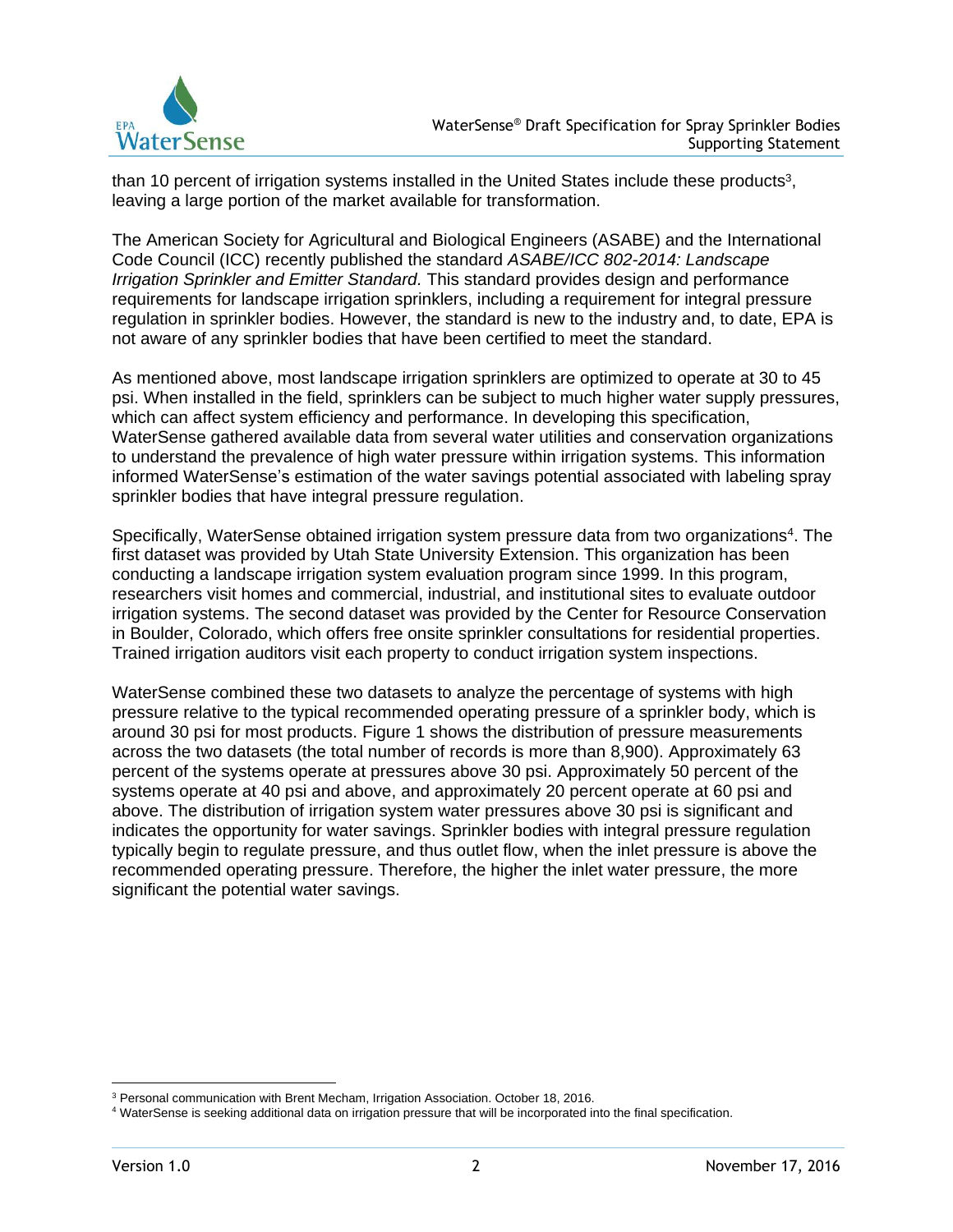



### **Figure 1. Irrigation System Pressure Data, Utah State University and Center for Resource Conservation**

Though not specific to irrigation system operating pressure, the American Water Works Association Research Foundation published a table of water pressures in distribution systems for 15 cities across the United States and Canada in its 1999 *Residential End Uses of Water*  Study<sup>5</sup>. Pressures ranged from 20 psi to 500 psi (see Table 1). In many of the cities, the low end of the water pressure distribution range is greater than 30 psi.

| <b>Utility/Provider</b> | What are the range of pressures in<br>your water distribution system? |
|-------------------------|-----------------------------------------------------------------------|
| Boulder, Colorado       | 80 to 160 psi                                                         |
| Cambridge, Ontario      | 20 to 100 psi                                                         |
| Waterloo, Ontario       | 20 to 100 psi                                                         |
| Denver, Colorado        | 40 to 110 psi                                                         |
| Eugene, Oregon          | 40 to 80 psi                                                          |

# **Table 1. Water Pressure Ranges in Distribution Systems**

 $\overline{a}$ <sup>5</sup> Mayer, Peter W. and William B. DeOreo. American Water Works Association Research Foundation. 1999. *Residential End Uses of Water*. Note that this table was not included in the updated *Residential End Uses of Water, Version 2* published in 2016.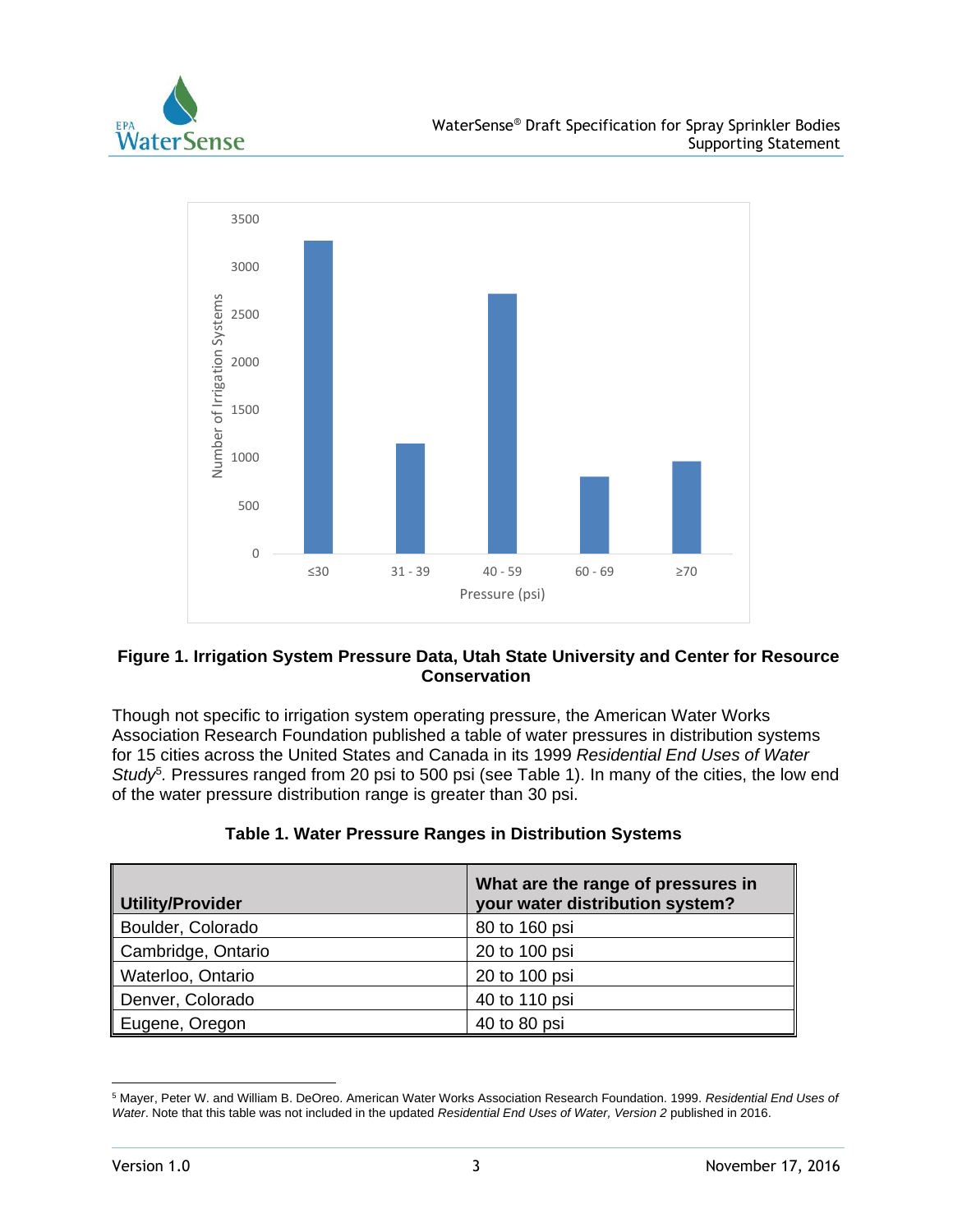

| <b>Utility/Provider</b>                               | What are the range of pressures in<br>your water distribution system? |
|-------------------------------------------------------|-----------------------------------------------------------------------|
| Las Virgenes Municipal Water District<br>(California) | 30 to 500 psi                                                         |
| Lompoc, California                                    | 85 to 120 psi                                                         |
| Phoenix, Arizona                                      | 60 to 120 psi                                                         |
| Municipal Region of Waterloo (Ontario)                | 50 to 70 psi                                                          |
| San Diego, California                                 | 40 to 85 psi                                                          |
| Scottsdale, Arizona                                   | 40 to 120 psi                                                         |
| Seattle, Washington                                   | 40 to 80 psi                                                          |
| Tampa, Florida                                        | 20 to 65 psi (typical = $45$ psi)                                     |
| Tempe, Arizona                                        | 50 to 90 psi                                                          |
| Walnut Valley Water District (California)             | 40 to 180 psi                                                         |

## **Table 1. Water Pressure Ranges in Distribution Systems**

The available data indicate that a large portion of irrigation systems could be operating at higher pressures than is recommended, which can waste water and result in other potential system inefficiencies. As described above, sprinkler bodies with integral pressure regulation are designed to maintain a constant outlet pressure and flow rate at the nozzle when supply pressure is above the recommended level. Depending upon the irrigation system operating pressure, this feature can result in significant water savings, from 10 to 20 percent or higher, as described in Section IV below.

WaterSense recognizes that the datasets, particularly related to irrigation system operating pressure, are limited to two locations, and they might not be fully representative of the range of irrigation system operating pressures across the United States. Therefore, WaterSense is interested in receiving irrigation system operating pressure data for additional locations to further refine its water savings estimates and understanding of the potential impact of WaterSense labeled sprinkler bodies.

### **III. WaterSense Specification for Spray Sprinkler Bodies**

### **Scope**

*ASABE/ICC 802-2014* defines a sprinkler as, "an emission device consisting of a sprinkler body with one or more orifices to convert irrigation water pressure to high velocity water discharge through the air, discharging a minimum of 0.5 gallon per minute (gpm) (1.9 liters per minute) at the largest area of coverage available for the nozzle series when operated at 30 psi (206.8 kPa) or more with a full-circle pattern." A sprinkler consists of two components, the sprinkler body and a nozzle.

Sprinklers can be classified into two types based on the way in which the water is applied to the landscape. A rotor sprinkler is defined as "a sprinkler that applies water in a pattern by means of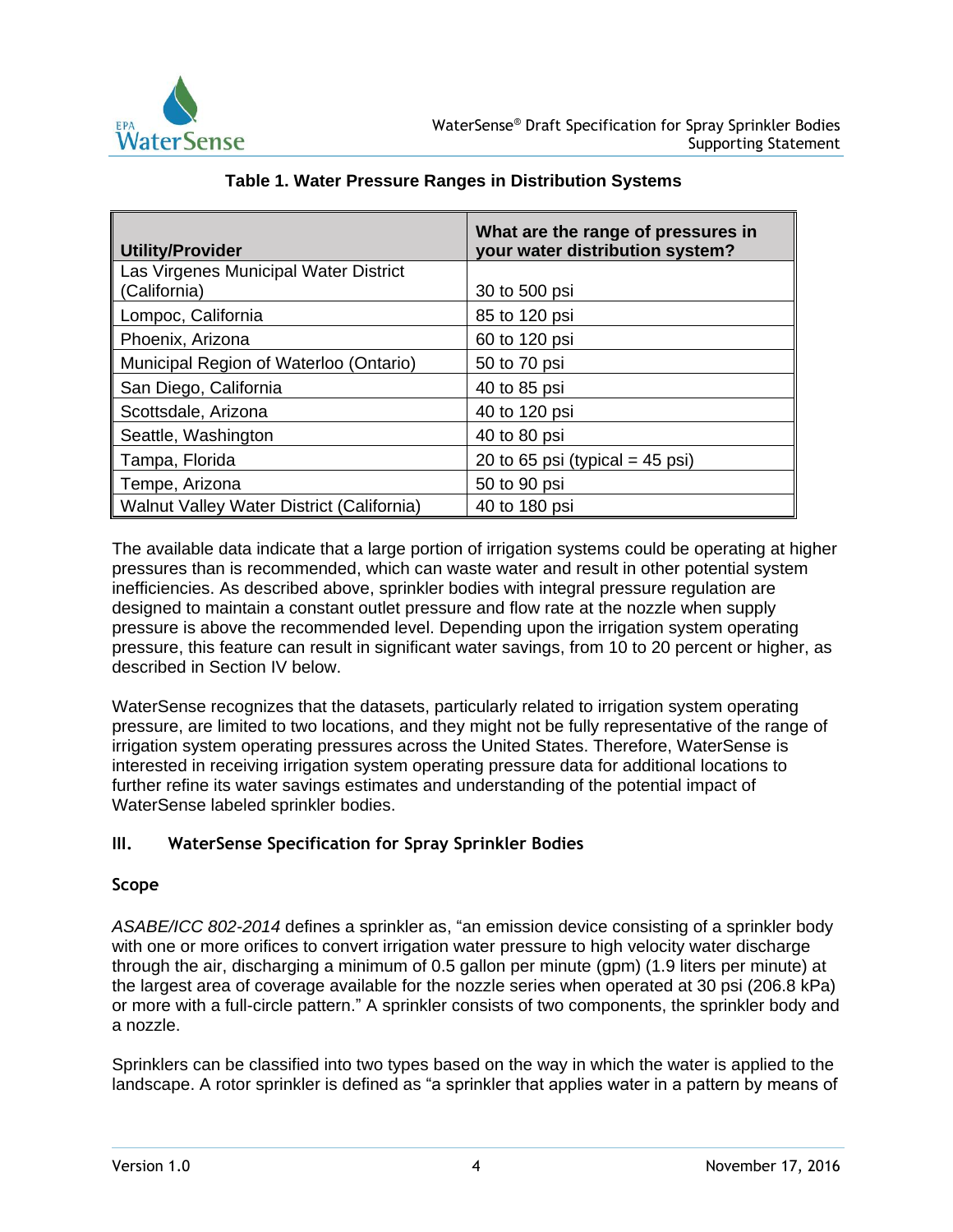

one or more rotating streams to a defined landscape area"<sup>6</sup> . A spray sprinkler is defined as "a sprinkler that continuously applies water in a pattern to a defined landscape area<sup>"7</sup>. Spray sprinkler bodies are typically employed in irrigation systems installed in residential and light commercial settings.

With this specification, EPA is addressing the performance and efficiency of the body of a spray sprinkler. Specifically, it applies to spray sprinkler bodies with integral pressure regulation. EPA is defining this product category based on the definitions of the applicable components included in the *ASABE/ICC 802-2014*:

- Sprinkler Body—The exterior case or shell of a sprinkler incorporating a means of connection to the piping system designed to convey water to a nozzle or orifice.
- Pressure Regulator—Device that maintains constant downstream operating pressure immediately downstream from the device, given higher upstream pressure.

Spray sprinkler bodies with integral pressure regulation that have additional features (e.g., flow shutoff and/or check valves) are included in the scope of this specification, though at this point the specification only assesses the capability of the product to provide pressure regulation. For more information on products with these additional features, see the *Flow Shutoff Feature and Associated Test Method* discussion below.

This specification does not apply to the following products, based on the definitions in *ASABE/ICC 802-2014*. These products are constructed differently than spray sprinkler bodies and require different performance test methods and water efficiency and performance criteria:

- Nozzle<sup>8</sup>—Discharge opening or orifice of a sprinkler used to control the volume of discharge, distribution pattern, and droplet size.
- Rotor sprinkler body<sup>9</sup>—Body of a sprinkler that applies water in a pattern by means of one or more rotating streams to a defined landscape area.
- Bubbler—Emission device that floods the soil discharging greater than 6.3 gallons per hour (24 liters per hour) when operated at 30 psi (206.8 kilopascals (kPa)) and distributing water primarily through capillary action.
- Microirrigation emission device—An emission device intended to discharge water in the form of drops or continuous flow at rates less than 30 gallons per hour (113.5 liters per hour) at the largest area of coverage available for the nozzle series when operated at 30 psi (206.8 kPa), except during flushing. Also known as "low-volume irrigation."

Aftermarket devices, or those products that are not sold with or integral to the sprinkler body, are also excluded because the intent of the specification is to recognize and label complete, fully functioning products that can provide the required efficiency and performance.

 $\overline{a}$ 

<sup>6</sup> ASABE/ICC 802-2014

<sup>7</sup> ASABE/ICC 802-2014

<sup>&</sup>lt;sup>8</sup> See Appendix A of the *WaterSense Draft Specification for Spray Sprinkler Bodies* for information on sprinkler bodies and nozzles that are sold together in the same package.

<sup>9</sup> Note that rotor sprinkler bodies house rotor nozzles. Multistream multitrajectory (msmt) nozzles, as defined in *ASABE/ICC 802- 2014*, are "nozzles designed to distribute water in a number of individual streams, of varying trajectories, which rotate across the distribution area." These are not classified as "rotor sprinkler nozzles," but as spray sprinkler nozzles and the bodies that house msmt nozzles are included in the scope of this specification.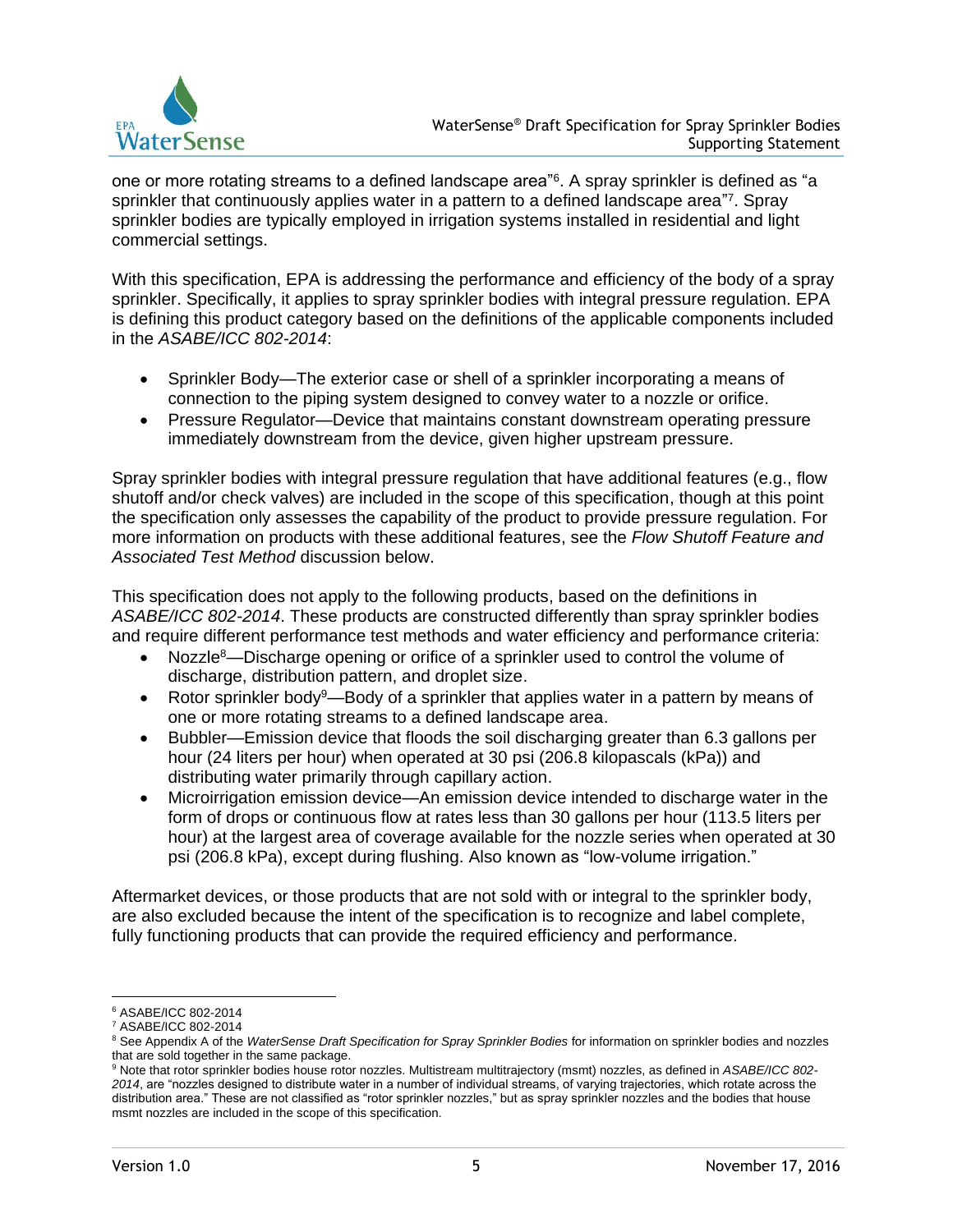

In providing consistency with *ASABE/ICC 802-2014*, this specification also does not apply to products for use exclusively within agricultural irrigation systems, hose-end watering products, or valve-in-head devices.

### **Background Performance Test Method Development**

In July 2014, WaterSense published a Notice of Intent (NOI) to develop a draft specification for landscape irrigation sprinklers. WaterSense was initially considering a draft specification that would apply to both high-efficiency nozzles and pressure-regulating bodies (spray sprinkler bodies) of landscape irrigation sprinklers. However, based on public comment on the NOI and a lack of available data supporting water savings from high-efficiency nozzles, WaterSense decided to move forward with specification development for pressure-regulating sprinkler bodies only and suspend specification development for high-efficiency nozzles until data gaps were filled. For more information on this decision, please review *[Landscape Irrigation Sprinklers:](https://www.epa.gov/watersense/docs/irrigation_sprinklers_specification%20update_508.pdf)  [WaterSense Specification Update](https://www.epa.gov/watersense/docs/irrigation_sprinklers_specification%20update_508.pdf)*, published in November 2015.

Related to sprinkler bodies, in the NOI WaterSense proposed to set a performance threshold for outlet pressure variance across a range of inlet pressures using the test method for pressure regulation outlined in *ASABE/ICC 802-2014. <sup>10</sup>* WaterSense suggested calculating savings based on the reduction in flow when pressure regulation is in place. WaterSense also indicated it would consider including specification criteria for sprinkler bodies that have the added ability to reduce flow when a nozzle is damaged or missing.

Based on public comments received in response to the NOI, WaterSense proceeded with specification development for sprinkler bodies. In early 2015, WaterSense developed a draft method for performance testing that was primarily based on *ASABE/ICC 802-2014*, Section 303.5.2 (pressure regulator test method), with several modifications. First, NOI [commenters](https://www.epa.gov/watersense/docs/irrigation_sprinklers_public%20comments_NOI_508.pdf)  [suggested](https://www.epa.gov/watersense/docs/irrigation_sprinklers_public%20comments_NOI_508.pdf) that WaterSense evaluate pressure regulation at both a low and a high flow rate. The *ASABE/ICC 802-2014* standard only requires testing at one flow rate (1.5 gpm), so WaterSense incorporated additional testing at a high flow rate (3.5 gpm). Second, stakeholders requested WaterSense measure the outlet flow rate as well as outlet pressure, so WaterSense incorporated an outlet flow rate measurement. *ASABE/ICC 802-2014* specified approximately 12 pressure levels moving up and down a pressure curve (e.g., 30 psi up to 70 psi in increments of 10 psi, and then back down to 30 psi in increments of 10 psi)*.* However, WaterSense reduced the number of levels to 5 (10 psi above the regulation pressure; 60 psi; 70 psi or the maximum operating pressure, whichever is greater; 60 psi; and 10 psi above the regulation pressure). This change was aimed to decrease the time and burden required for performance testing, while still allowing for each product to be tested across a range of pressures.

Using the modified draft test method, WaterSense worked with three independent laboratories to determine if the test method was repeatable and reproducible. As part of their initial review of the test method, the laboratories noted that the standard orifice required by *ASABE/ICC 802- 2014* to control flow was onerous and unnecessary. As a result, testing was conducted using a variety of other flow control devices, such as a needle valve or variable arc nozzle.

 $\overline{a}$ <sup>10</sup> ASABE/ICC 802-2014 was in draft format at the time of the NOI, but the methodology regarding testing pressure regulation did not change from draft to final.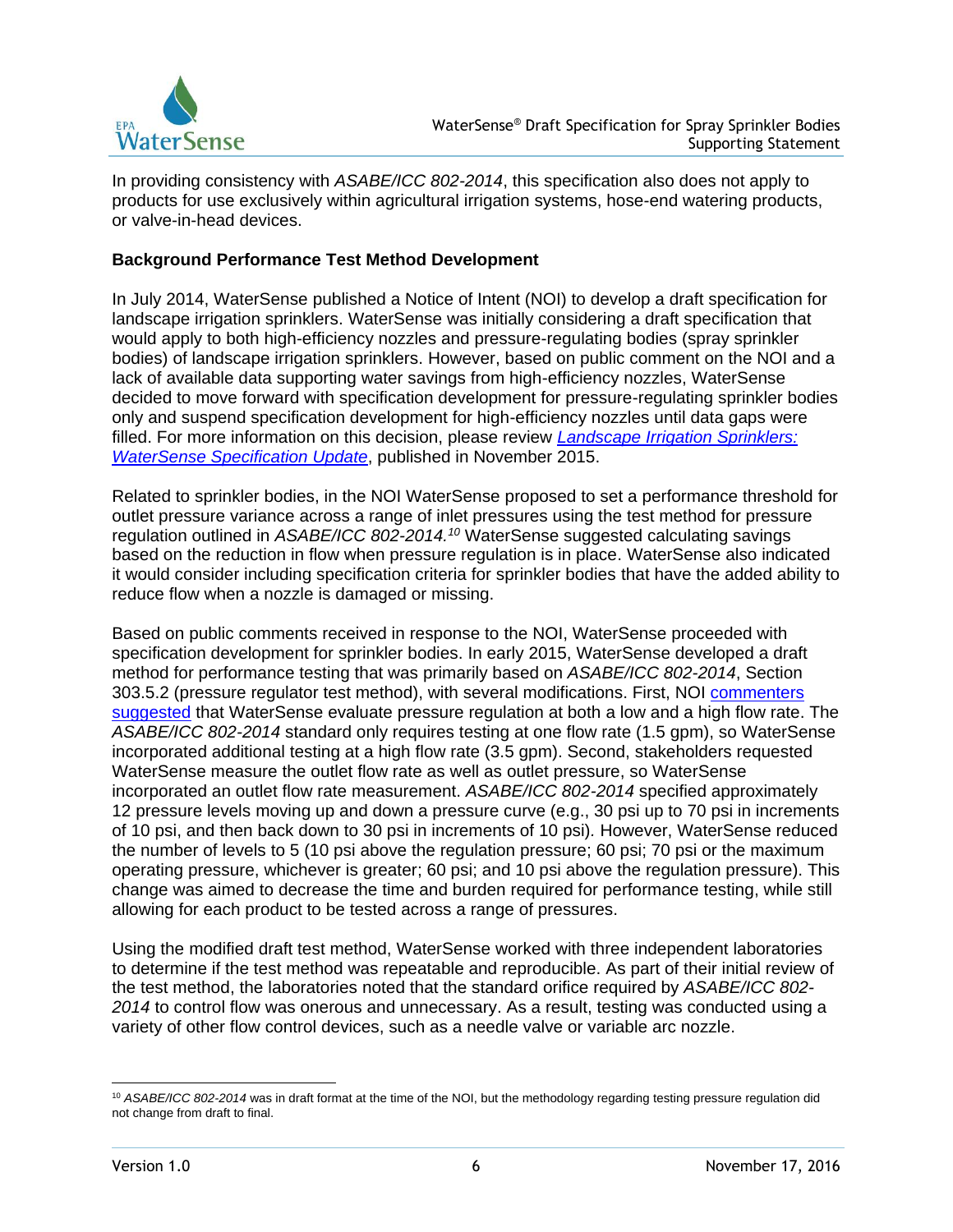

From April 2015 to April 2016, each laboratory tested three models of three separate brands of spray sprinkler bodies with integral pressure regulation, as well as three models of standard spray sprinkler bodies of the same brands. Results from the performance testing demonstrated that the spray sprinkler bodies with integral pressure regulation were able to effectively regulate pressure and flow rate. However, the results were inconsistent among laboratories, indicating the test method needed to be calibrated and clarified. WaterSense subsequently revised the test method to specify that a needle valve should be used to control flow. Note that the use of the needle valve requires the fabrication and use of an adapter to connect the needle valve to the sprinkler body, as described in Appendix B of the specification. Additionally, WaterSense revised the method to introduce a reduction to 0 psi between each tested pressure level, to address hysteresis found in initial results. For additional information on the independent laboratory performance testing and subsequent test method revisions, please review *[Landscape](https://www.epa.gov/watersense/docs/irrigation_sprinklers_specification%20update_508.pdf)  [Irrigation Sprinklers: WaterSense Specification Update](https://www.epa.gov/watersense/docs/irrigation_sprinklers_specification%20update_508.pdf)*, published in November 2015.

In fall 2016, WaterSense worked with the University of Florida Department of Agricultural and Biological Engineering to conduct a final round of performance testing on eight spray sprinkler body models with integral pressure regulation and three standard spray sprinkler body models using the revised test method. WaterSense requested this additional testing to further validate and refine the test protocol, determine the range of product performance, and evaluate potential savings of spray sprinkler bodies with integral pressure regulation when compared to their standard counterparts (e.g., standard spray sprinkler bodies). The data from the University of Florida performance testing forms the basis for the efficiency and performance criteria included in the specification, as well as the water savings estimates described in Section IV of this supporting statement.

Based on the results from the University of Florida testing, WaterSense made two additional changes to the test method, resulting in the version included in Appendix B of the draft specification for spray sprinkler bodies. First, WaterSense eliminated testing at the nominal flow rate of 3.5 gpm. The University of Florida data showed, across the range of products tested, that the ability to regulate pressure at flow rates of 1.5 gpm and 3.5 gpm was very similar and that the higher flow rate did not result in more variability in the performance of the product. WaterSense chose to retain testing only at 1.5 gpm because this is the flow rate specified in *ASABE/ICC 802-2014,* and it is the flow rate more commonly found in the field. In addition, eliminating the high flow rate test further streamlines and reduces the burden and cost of the test.

In addition, WaterSense eliminated the last two pressure test levels on the downward limb of the pressure curve (i.e., the second 60 psi test and second test at 10 psi above the regulated pressure), resulting in only three tested pressure levels (10 psi above the regulated pressure, 60 psi, and 70 psi, or the maximum operating pressure, whichever is greater). The University of Florida data suggest that the results from testing on the rising limb of the pressure curve and decreasing limb of the pressure curve were similar, indicating only one set of these pressure levels is needed. In addition, from a practical standpoint, sprinklers in the field are not operated up and down a range of pressures in a short period of time, as the *ASABE/ICC 802-2014* test method requires*.* Thus, WaterSense has determined that testing at three increasing pressure levels (low, medium, and high) is sufficient in order to determine the ability of the products to adequately compensate across a range of pressures and provide consistent flow.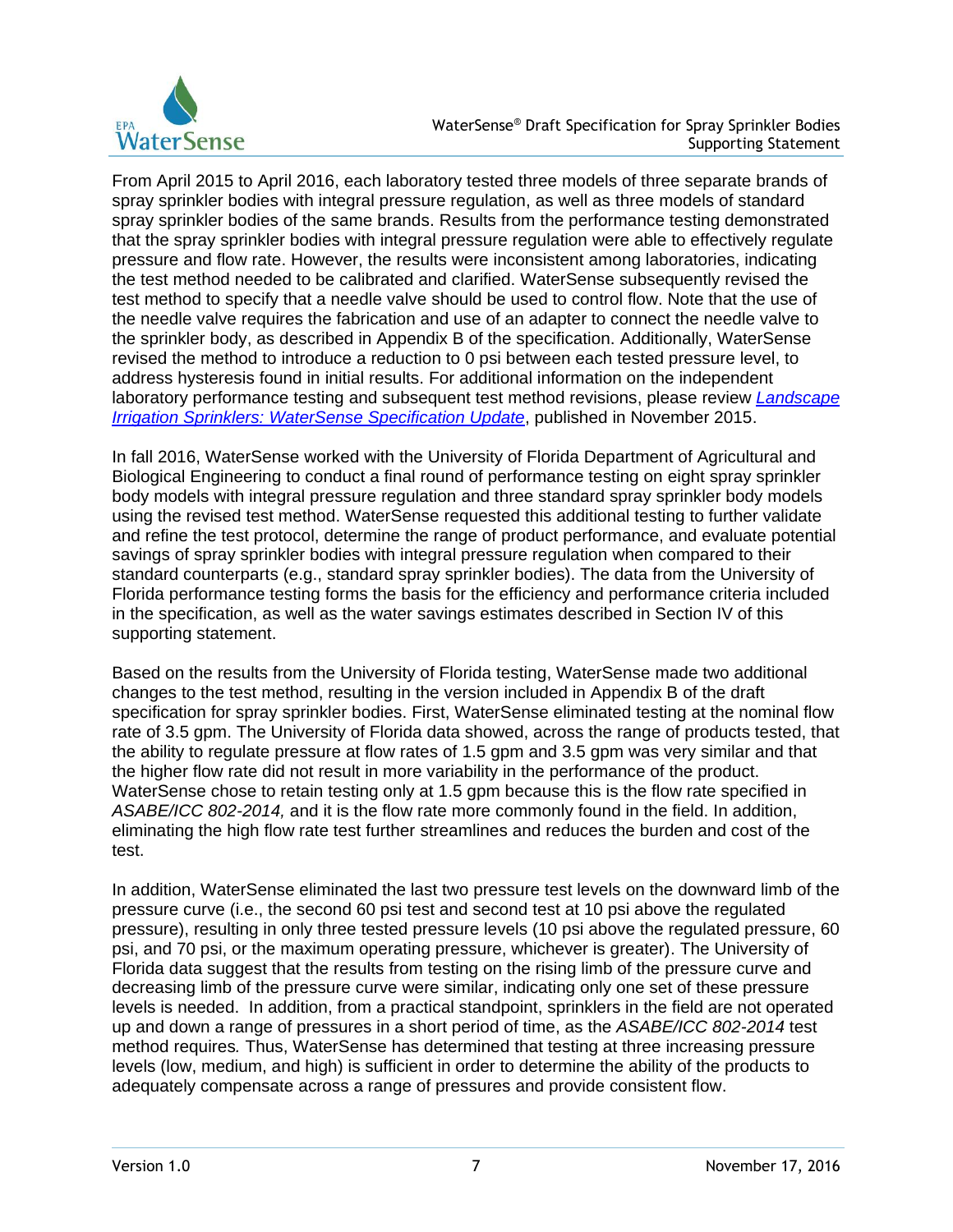

## **Water Efficiency and Performance Criteria**

Based on the University of Florida data, WaterSense selected water efficiency and performance criteria based on both flow rate and outlet pressure. Performance related to flow rate ensures water savings are realized when installed in an irrigation system with high pressure. While WaterSense has a goal of promoting flow reduction by using these products, EPA is also setting a performance criterion to ensure the irrigation system functionality is not impacted. Low pressure can impact the uniformity of the water applied across the landscape. By including a performance criterion to ensure pressure drop through the sprinkler body is not too low, sprinkler bodies with nozzles functioning in the field should be able to perform adequately.

The subsections below further explain the flow rate and performance requirements outlined in the draft specification. To ensure that the requirements address potential product variability, the draft specification requires testing of five samples of each product, as specified in ASABE/ICC 802-2014, Section 303.1.1.

#### *Flow Rate Requirements*

To comply with EPA's water efficiency requirements, the product must meet two flow requirements:

- Flow rate at the maximum operating pressure—The percent difference between the initial calibration flow rate (as described in Appendix B of the specification) and the flow rate at the tested pressure level of 70 psi (or the maximum operating pressure, as specified by the manufacturer, whichever is greater), averaged for the five samples, must be within +/- 15.0 percent.
- Average flow rate across all tested pressures—The percent difference between the initial calibration flow rate (as described in Appendix B of the specification) and the flow rate at each tested pressure level, averaged across all pressure levels and all five samples must be within +/- 10.0 percent.

The percent difference between the initial calibration flow rate, which is 1.5 gpm  $+/-0.1$  gpm when evaluated at the regulation pressure for the product as specified by the manufacturer (30 psi for most products), and the flow rate at the tested pressure level (e.g., 40, 60, 70 psi), indicates how well the sprinkler body regulates flow at the given test pressure. Products with lower percentage differences are able to maintain flow rates at or near 1.5 gpm across a range of operating pressures.

WaterSense included flow rate requirements at the maximum operating pressure and across all tested pressures to ensure products perform at the high end of pressures found in the field, as well as intermediate pressures within the operating range of the sprinkler body. WaterSense selected +/- 15.0 percent difference for the maximum operating pressure and +/- 10.0 percent difference across all pressure levels based on the performance testing conducted at the University of Florida. The majority of the sprinkler bodies with integral pressure regulation performed at these levels or better (Figure 2).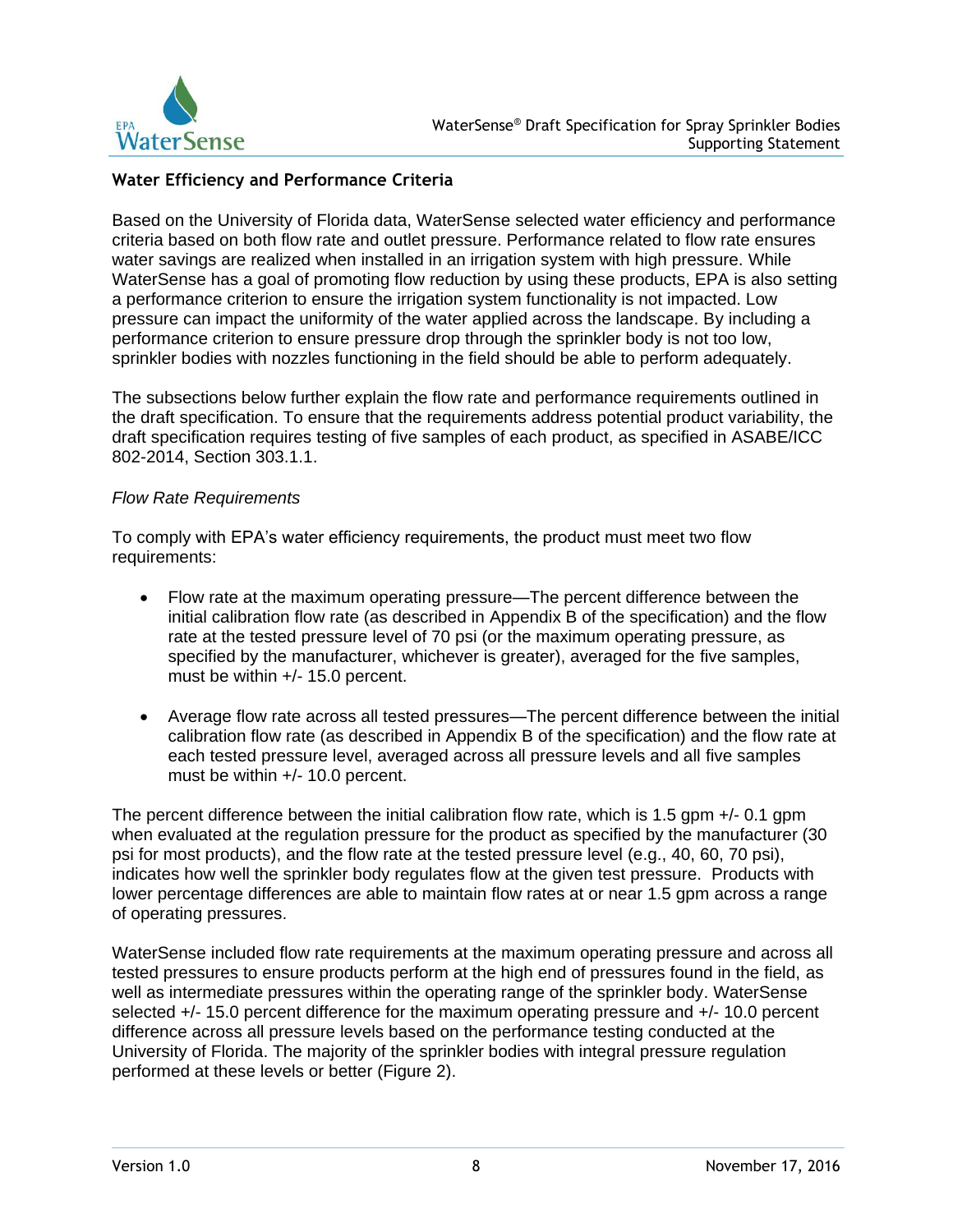



# **Figure 2. Percent Difference Between Flow Rate at Tested Pressure Level(s) and the Flow Rate at the Calibration Point**

# *Outlet Pressure Requirement*

The draft specification for spray sprinkler bodies establishes that the average outlet pressure at the initial calibration point not be less than 20.0 psi.

WaterSense selected a minimum outlet pressure of 20.0 psi at the calibration point to ensure performance. However, WaterSense is requesting feedback on this threshold because there is uncertainty surrounding the level at which system performance is impacted by low sprinkler body outlet pressure.

### *Flow Shutoff Feature and Associated Test Method*

WaterSense also indicated in the NOI that it was interested in evaluating and potentially including specification criteria for sprinkler bodies that have a flow shutoff feature that can significantly reduce or completely stop the flow when the nozzle is damaged or missing. This commonly occurs when a mower damages or completely severs the nozzle from the sprinkler body, among other causes. Although flow shutoff is an important water saving feature, WaterSense is only aware of two products on the market that include this technology. Requiring a flow shut-off feature at this point would significantly limit the potential impact and availability of WaterSense labeled sprinkler bodies. WaterSense would like to see the market develop more in this arena before requiring this feature. In the future, should the market develop, WaterSense will reconsider the addition of this feature. However, WaterSense expects some water savings will be realized when a nozzle is damaged or missing from the pressure regulation feature alone.

### **General Sprinkler Body Requirements**

In addition to meeting water efficiency and performance requirements, the specification requires conformance with Section 302 of *ASABE/ICC 802-2014,* which addresses general design and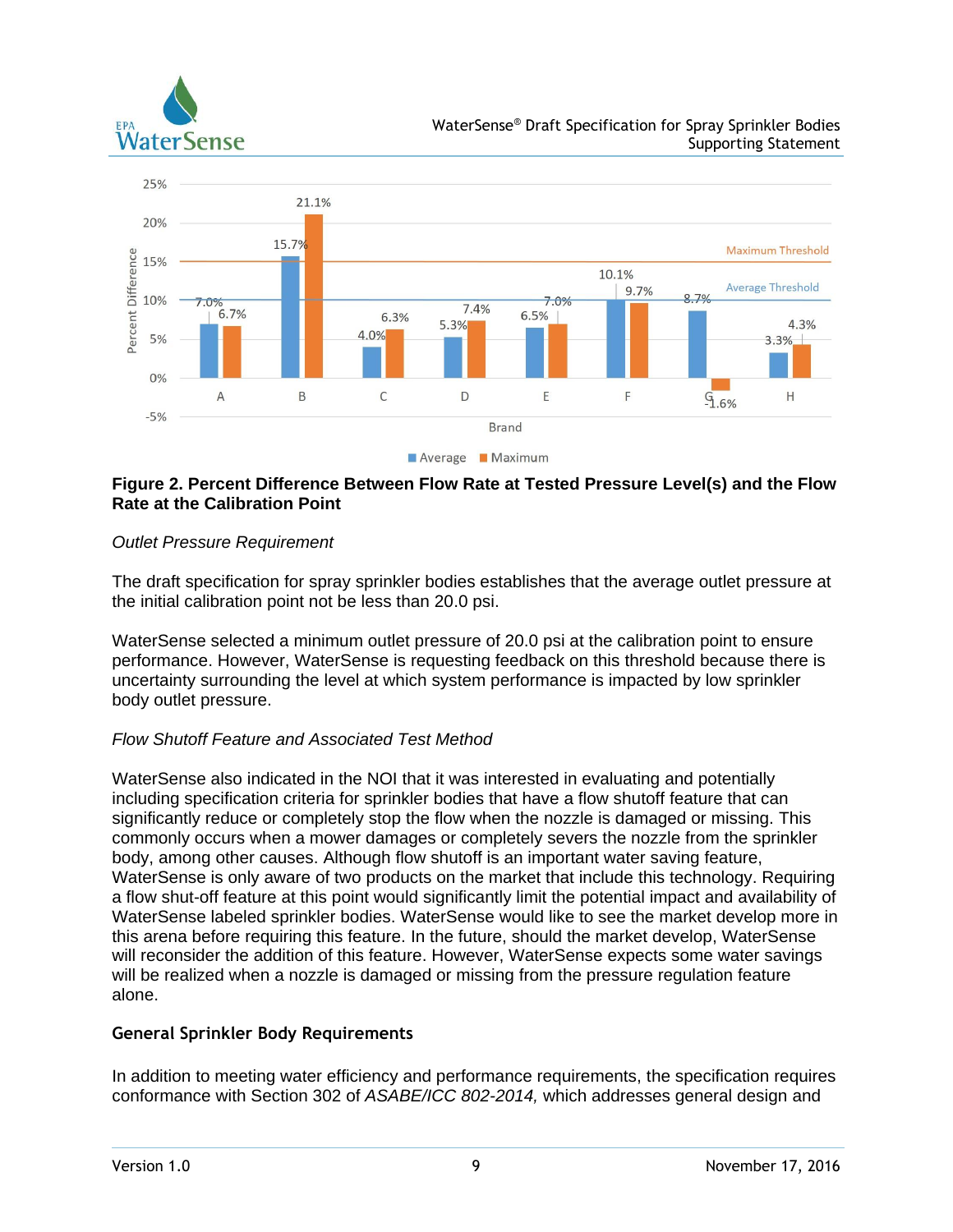

health and safety requirements for sprinklers (and bubblers)*.* This section establishes criteria related to elements such as rated temperature, inlet connections, filters and strainers, servicing, adjustments, burst pressure, check valve function, and pressure regulation. EPA has determined that these requirements are essential for preserving the long-term efficiency and performance of WaterSense labeled sprinkler bodies. Many sprinkler bodies currently on the market already incorporate features that meet these requirements. WaterSense does not anticipate that manufacturers will have technical difficulties in complying with these criteria.

# **Product Marking Requirements**

The specification requires conformance with all applicable subsections of Section 304.1 of *ASABE/ICC 802-2014,* which describe the general product marking requirements for sprinklers (and bubblers). The requirements aim to ensure that end users are aware of product features that are essential for product selection and proper design of an irrigation system. The requirements designate how to convey certain product information such as dimension units, location where the marking information should be conveyed, manufacturer name, size and type of connectors, installation, operation and maintenance instructions, location of the check valve function, presence of pressure control features, and availability of integral flow shutoff. EPA has determined that these requirements are essential for helping the purchasers choose the appropriate product for their application and will help to preserve the long-term efficiency and performance of WaterSense labeled sprinkler bodies.

Additionally, the specification requires the product and/or its associated packaging or documentation to identify the recommended operating pressure (i.e., regulation pressure) and maximum operating pressure. WaterSense added this requirement to those in *ASABE/ICC 802- 2014* so its licensed certifying bodies can identify the regulation and maximum operating pressures for testing purposes, ensuring these products perform across the range of advertised operating pressures.

### **IV. Potential Savings and Cost-Effectiveness**

*Note: Refer to Appendix A for the assumptions and calculations used to derive these estimates.*

### **Potential Water Savings**

Spray sprinkler bodies with integral pressure regulation have the potential to save significant amounts of water. WaterSense assumes that 90 percent of the 13.5 million irrigation systems installed in the United States are candidates for replacement. Since the exact proportion of spray versus other irrigation application methods is not known, EPA is assuming half of all outdoor water use is used for spray irrigation for the purpose of this estimate. EPA estimates that the average household using 50,500 gallons per year for outdoor water use could save nearly 5,600 gallons of water per year by installing WaterSense labeled sprinkler bodies. Nationally, WaterSense estimates that installing labeled products in systems that operate at water pressures greater than 30 psi could save more than 31 billion gallons of water and nearly \$320 million in water supply and wastewater costs annually.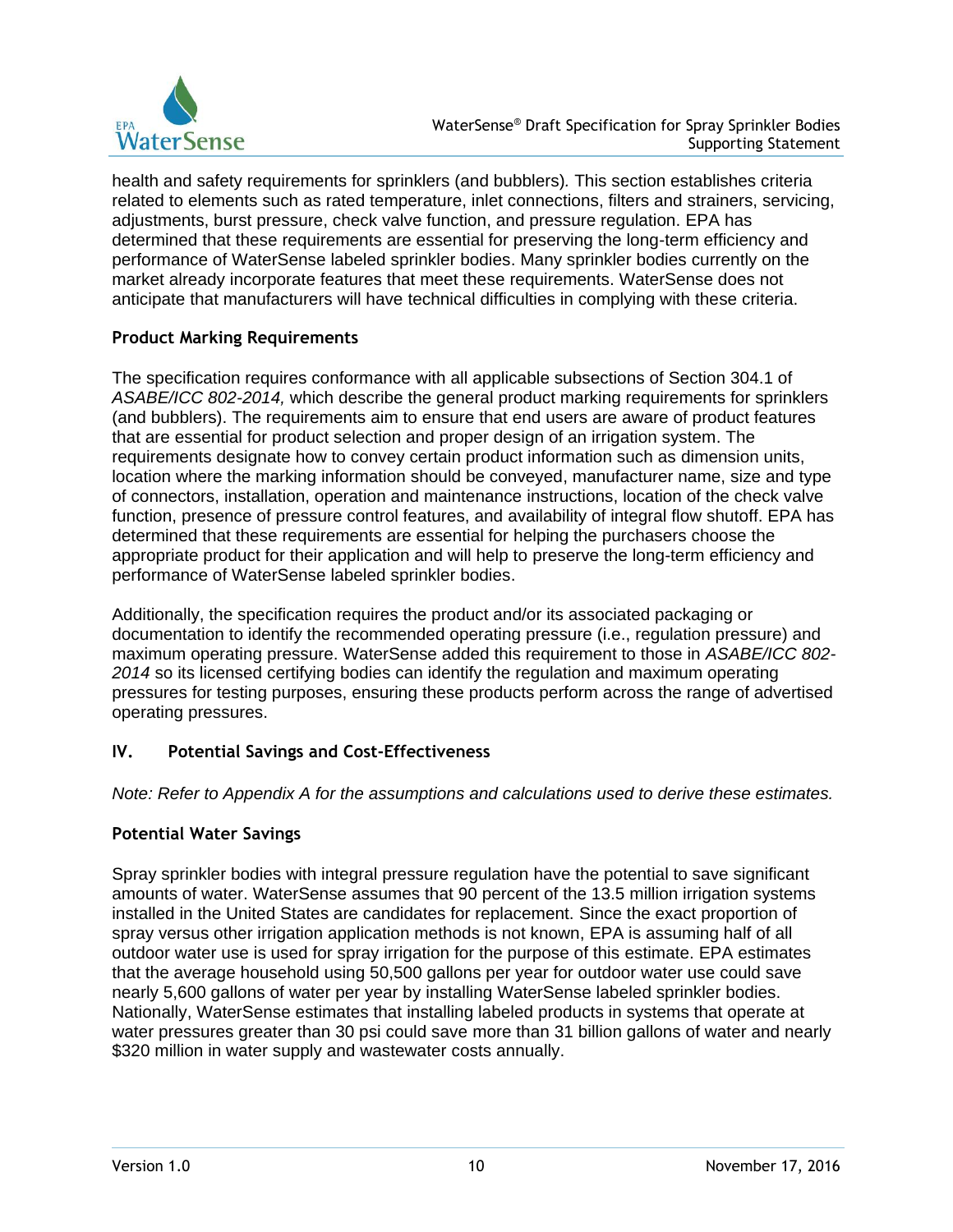

# **Cost-Effectiveness**

Spray sprinkler bodies with integral pressure regulation are marginally more expensive than standard spray sprinkler bodies, costing approximately \$80 more to install in an average sized landscape that requires 25 sprinkler heads for irrigation. Replacing existing sprinkler bodies with labeled models could save approximately \$56 annually for the average irrigation system, with a payback period of 2.3 years. However, if labeled products are being installed in a new irrigation system or as part of natural replacement of existing sprinkler bodies, the payback period for covering the marginal cost difference between these products and standard spray irrigation bodies would be 1.5 years.

### **V. Certification and Labeling**

EPA has established an independent, third-party product certification process, described in the *WaterSense Product Certification System*. Under this process, products are certified to conform to applicable WaterSense specifications by accredited licensed certifying bodies. Manufacturers are authorized by licensed certifying bodies to use the WaterSense label in conjunction with labeled products.

While it is uncommon that sprinkler bodies and nozzles are sold in the same package, EPA has provided guidance on how to address this packaging combination. If this occurs, the packaging may bear the WaterSense label. The packaging must clearly indicate which component within the package has been certified to bear the label and display its associated model number.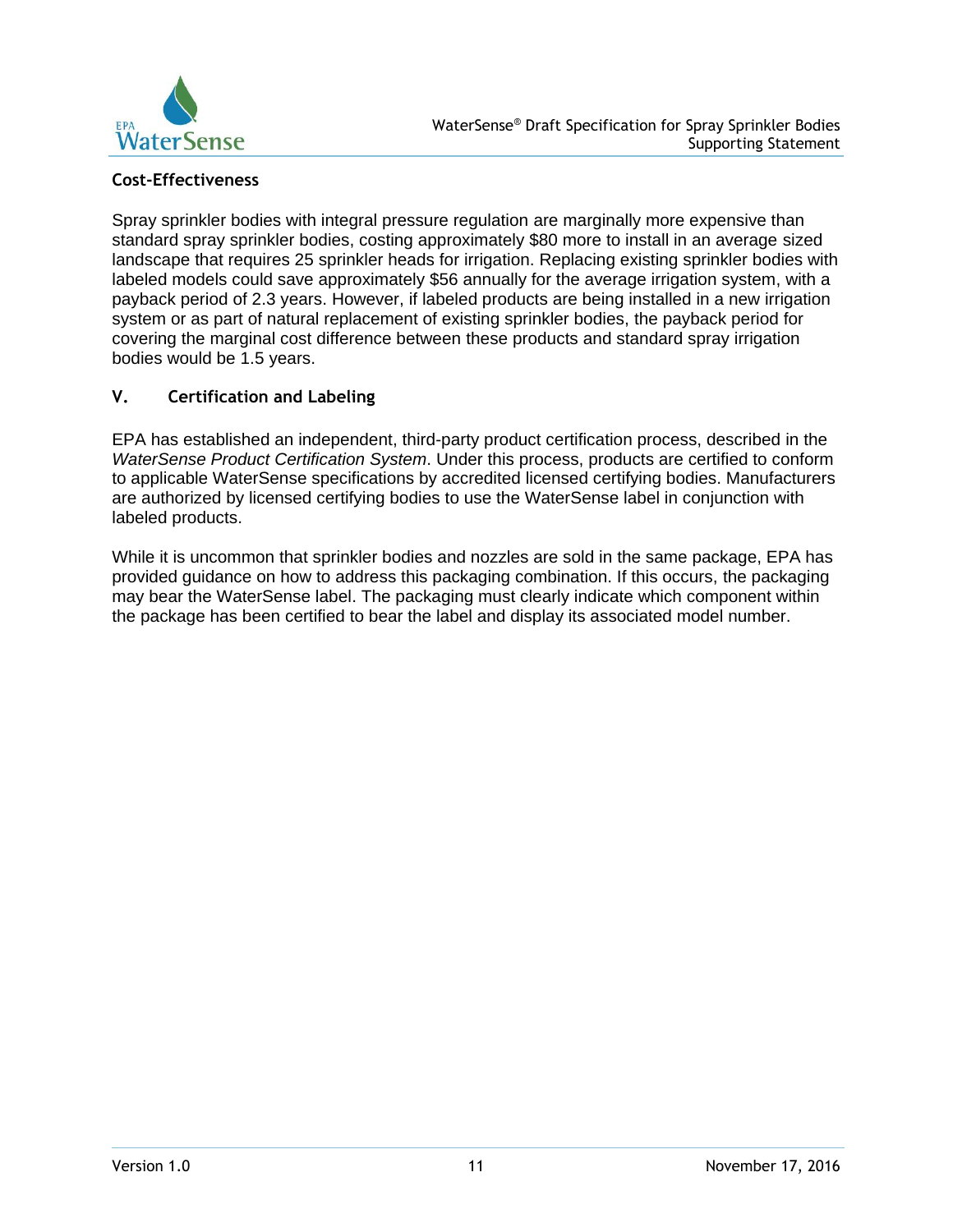

# **Appendix A: Calculations and Key Assumptions**

# **Potential Water Savings Calculations**

Assumptions:

- $\bullet$  Fifty percent of outdoor water is used for spray irrigation<sup>11</sup>.
- Ninety percent of the 13.5 million irrigation systems<sup>12</sup> are candidates for installation of spray sprinkler bodies with integral pressure regulation<sup>13</sup>.
- Average outdoor water use per household is 50,500 gallons per year<sup>14</sup>.
- Systems that operate at 60 psi can realize 22 percent water savings by installing a spray sprinkler body with integral pressure regulation<sup>15</sup>. This assumption is used when calculating average household water savings from installing labeled models.
- Percentage of irrigation systems that operate within certain water pressure ranges and estimated savings from installing labeled models at various pressure ranges, which are needed to estimate national water savings, are listed in Table A1.
- The cost of water for irrigation is  $$10.09$  per 1,000 gallons<sup>16</sup>. This rate includes the costs of both water supply and wastewater treatment. It is possible, although uncommon, that a homeowner could be billed separately for these utility service connections and would only incur the water supply costs for water used for irrigation.

| <b>Irrigation System</b><br><b>Water Pressure</b><br>Range (psi) | <b>Percentage of Irrigation</b><br><b>Systems within</b><br>Pressure Range <sup>17</sup> | <b>Percentage Water Savings</b><br>from Installing WaterSense<br><b>Labeled Sprinkler Bodies in</b><br><b>Irrigation System<sup>18</sup></b> |
|------------------------------------------------------------------|------------------------------------------------------------------------------------------|----------------------------------------------------------------------------------------------------------------------------------------------|
| ≤30                                                              | 36.7                                                                                     |                                                                                                                                              |
| 31 to 39                                                         | 12.9                                                                                     | 5                                                                                                                                            |
| 40 to 59                                                         | 30.5                                                                                     | 16                                                                                                                                           |
| 60 to 69                                                         | 9.0                                                                                      | 23                                                                                                                                           |
| $\geq 70$                                                        | 10.9                                                                                     | 24                                                                                                                                           |

#### **Table A1. Distribution of Irrigation Systems and Anticipated Water Savings within Water Pressure Ranges**

 $\overline{a}$ <sup>11</sup> Personal communication with Brent Mecham, Irrigation Association. October 18, 2016.

<sup>12</sup> Residential Energy Consumption Survey, 2005.

<sup>&</sup>lt;sup>13</sup> Personal communication with Brent Mecham, Irrigation Association. October 18, 2016.

<sup>14</sup> Water Research Foundation. DeOreo, William B., Peter W. Mayer, B. Deziegielwski and J, Kiefer. Residential End Uses of Water, Version 2. 2016. Table 6.32, Page 154.

<sup>&</sup>lt;sup>15</sup> University of Florida. 2016. Performance Testing of Pressure Regulating Sprinkler Bodies. Study conducted by Michael Dukes, P.E., Ph.D. Department of Agricultural and Biological Engineering.

<sup>&</sup>lt;sup>16</sup> Raftelis Financial Consulting. Water and Wastewater Rate Survey. American Water Works Association. 2014.

<sup>17</sup> Based on composite landscape evaluation/audit data from the Center for Resource Conservation in Boulder, Colorado, and Utah State University.

<sup>&</sup>lt;sup>18</sup> Based on savings estimates between standard spray sprinkler bodies and spray sprinkler bodies with integral pressure regulation across the range of tested pressure levels. University of Florida Department of Agricultural and Biological Engineering. 2016. Performance Testing of Spray Sprinkler Bodies. Study conducted by Michael Dukes, P.E., Ph.D.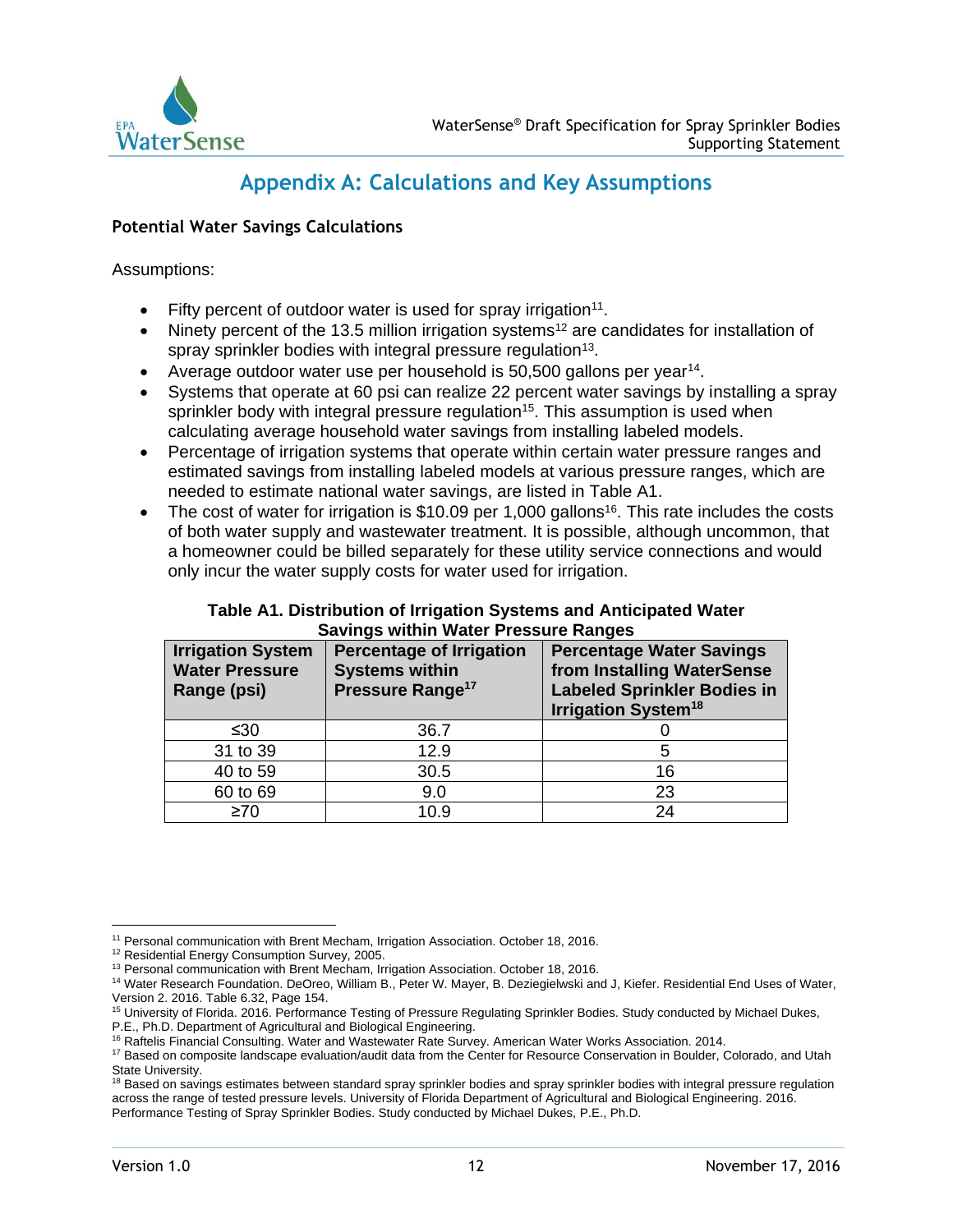

*Equation 1. Average Annual Irrigation Water Savings From Installing WaterSense Labeled Sprinkler Bodies* (50,500 gallons/year) x (50 percent spray irrigation use factor) x (22 percent savings factor) = 5,555 gallons/household/year

#### *Equation 2. Candidates for Installation of Labeled Models*  $(13,500,000$  irrigation systems) x (90 percent candidates for installation) = 12,150,000 irrigation systems

*Equation 3. Annual National Water Savings From Installing WaterSense Labeled Sprinkler Bodies* = [(12,150,000 candidate irrigation systems) x percent of systems within a water pressure range (from Table A1)] x [(50,500 gallons/year outdoor water use) x (50 percent spray irrigation use factor) x percentage water savings from installing labeled models in systems within a water pressure range (from Table A1)] = See Table A2.

#### **Table A2. Annual National Water Savings From Installing WaterSense Labeled Sprinkler Bodies**

| pouvo                          |                          |  |
|--------------------------------|--------------------------|--|
| <b>Irrigation System Water</b> | <b>Annual Water</b>      |  |
| <b>Pressure Range (psi)</b>    | <b>Savings (gallons)</b> |  |
| ≤30                            | Ω                        |  |
| 31 to 39                       | 1.98 billion             |  |
| 40 to 59                       | 14.96 billion            |  |
| 60 to 69                       | 6.37 billion             |  |
| $\geq 70$                      | 7.99 billion             |  |
| <b>Total</b>                   | 31.3 billion             |  |

*Equation 4. Annual National Cost Savings From Installing WaterSense Labeled Sprinkler Bodies*

(31.3 billion gallons/year) x (\$10.09/1,000 gallons) = \$316,000,000

# **Cost-Effectiveness Calculations**

Assumptions:

- Useful life of the sprinkler body is 5 years based on information from five manufacturers.
- The average cost of an individual pressure-regulating sprinkler body is \$5.12, as estimated from vendor information<sup>19</sup>.
- The average cost of a standard sprinkler body is \$1.84, as estimated from vendor information<sup>20</sup>.
- Average household landscape area is  $5,826$  square feet<sup>21</sup>.
- $\bullet$  Half of the average landscaped area is spray irrigated $^{22}$ .

 $\overline{a}$ <sup>19</sup> Based on cost information for pressure-regulating sprinkler bodies provided by SiteOne Landscape Supply on August, 4 2016.

<sup>&</sup>lt;sup>20</sup> Based on cost information for standard sprinkler bodies provided by SiteOne Landscape Supply on August, 4 2016.

<sup>21</sup> Water Research Foundation. DeOreo, William B., Peter W. Mayer, B. Deziegielwski and J, Kiefer. Residential End Uses of Water, Version 2. 2016. Table 6.31, Page 151.

<sup>&</sup>lt;sup>22</sup> Personal communication with Brent Mecham, Irrigation Association. October 18, 2016.